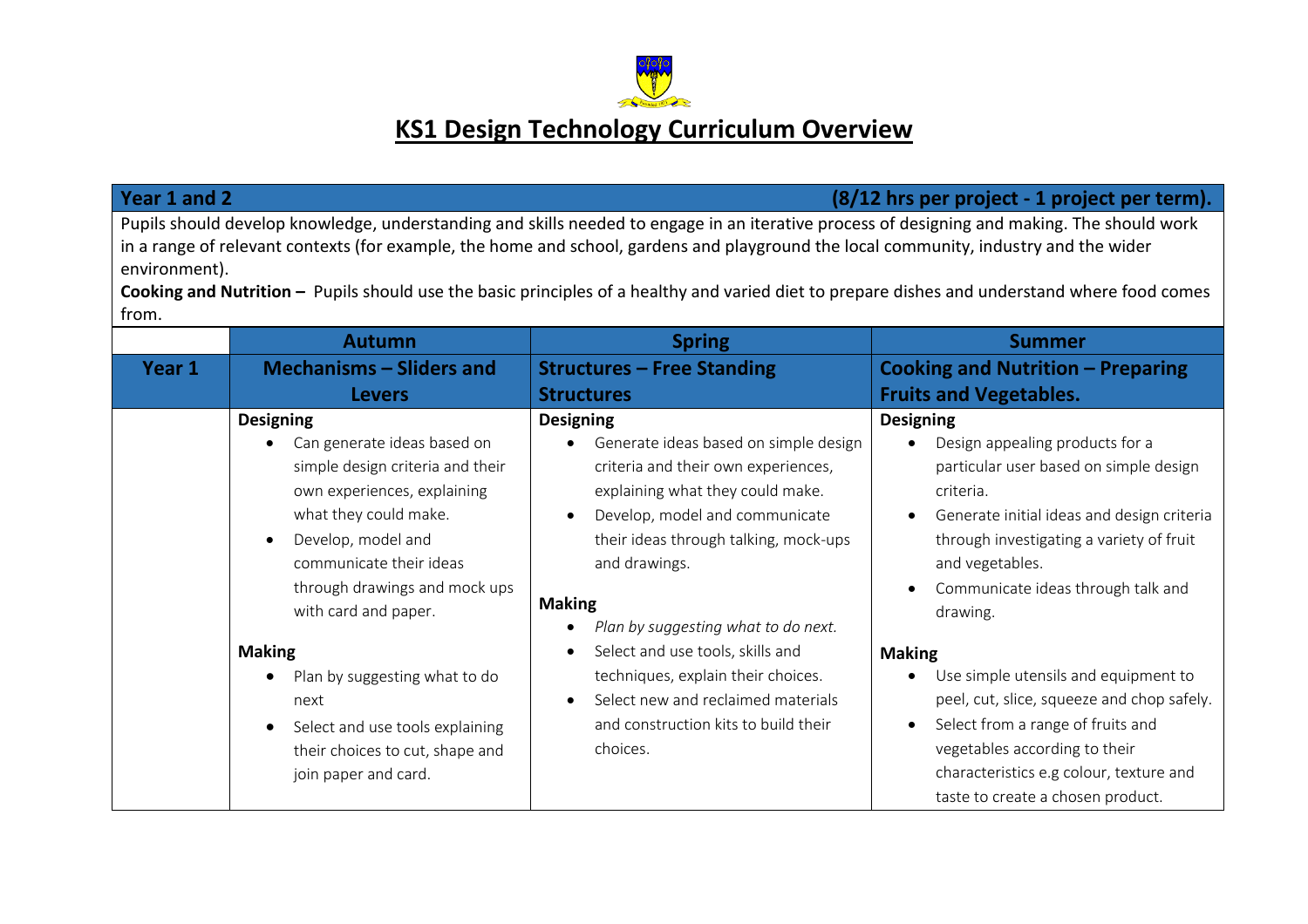

|                   | Use simple finishing techniques<br>$\bullet$<br>to suitable for the products they<br>are creating.<br><b>Evaluating</b><br>Explore a range of existing books<br>and everyday products that use<br>simple sliders and levers.<br>Evaluate their product by<br>discussing how well it works in<br>relation to the purpose and the<br>user and where it meets the<br>design criteria. | Founded 1871<br>Use simple finishing techniques<br>suitable for the structure they are<br>creating.<br><b>Evaluating</b><br>Explore a range of freestanding<br>structures in the school and local<br>environment e.g everyday products<br>and buildings.<br>Evaluate their product by discussing<br>how well it works in relation to the<br>purpose, the user, and whether it<br>meets the original design criteria. | Children can follow procedures fo<br>safety and hygiene.<br><b>Evaluating</b><br>Taste and evaluate a range of fruit<br>vegetables to determine intended<br>preferences.<br>Evaluate ideas and finished produ<br>$\bullet$<br>against design criteria, including<br>intended user and purpose.<br><b>Technical Knowledge</b><br>To understand where a range of fi |
|-------------------|------------------------------------------------------------------------------------------------------------------------------------------------------------------------------------------------------------------------------------------------------------------------------------------------------------------------------------------------------------------------------------|----------------------------------------------------------------------------------------------------------------------------------------------------------------------------------------------------------------------------------------------------------------------------------------------------------------------------------------------------------------------------------------------------------------------|-------------------------------------------------------------------------------------------------------------------------------------------------------------------------------------------------------------------------------------------------------------------------------------------------------------------------------------------------------------------|
|                   | <b>Technical Knowledge</b><br>Explore and use sliders and<br>leavers.<br>Understand that different<br>mechanisms produce different<br>types of movement.<br>Know and use technical<br>vocabulary relevant to the<br>project. - slider, leaver, pivot,<br>slot.                                                                                                                     | <b>Technical Knowledge</b><br>Know how to make freestanding<br>structures stronger, stiffer and<br>more stable.<br>Know and use technical vocabulary<br>relevant to the project.                                                                                                                                                                                                                                     | and vegetables come from e.g far<br>or grown at home.<br>Understand and use basic principl<br>$\bullet$<br>healthy and varied diet to prepare<br>dishes, including how fruit and<br>vegetables are part of The Eatwell<br>Know and use technical and senso<br>vocabulary relevant to the project                                                                  |
| <b>Vocabulary</b> | Slider<br>Lever<br><b>Pivot</b>                                                                                                                                                                                                                                                                                                                                                    | cut<br>fold<br>join                                                                                                                                                                                                                                                                                                                                                                                                  | Fruit and vegetable names<br>$\bullet$<br>Name of equipment and utensils                                                                                                                                                                                                                                                                                          |

- cedures for
- nge of fruit and e intended users
- hed products including iose.
- range of fruit om e.g farmed
- sic principles of a to prepare uit and Fhe Eatwell Plate.
- I and sensory the project.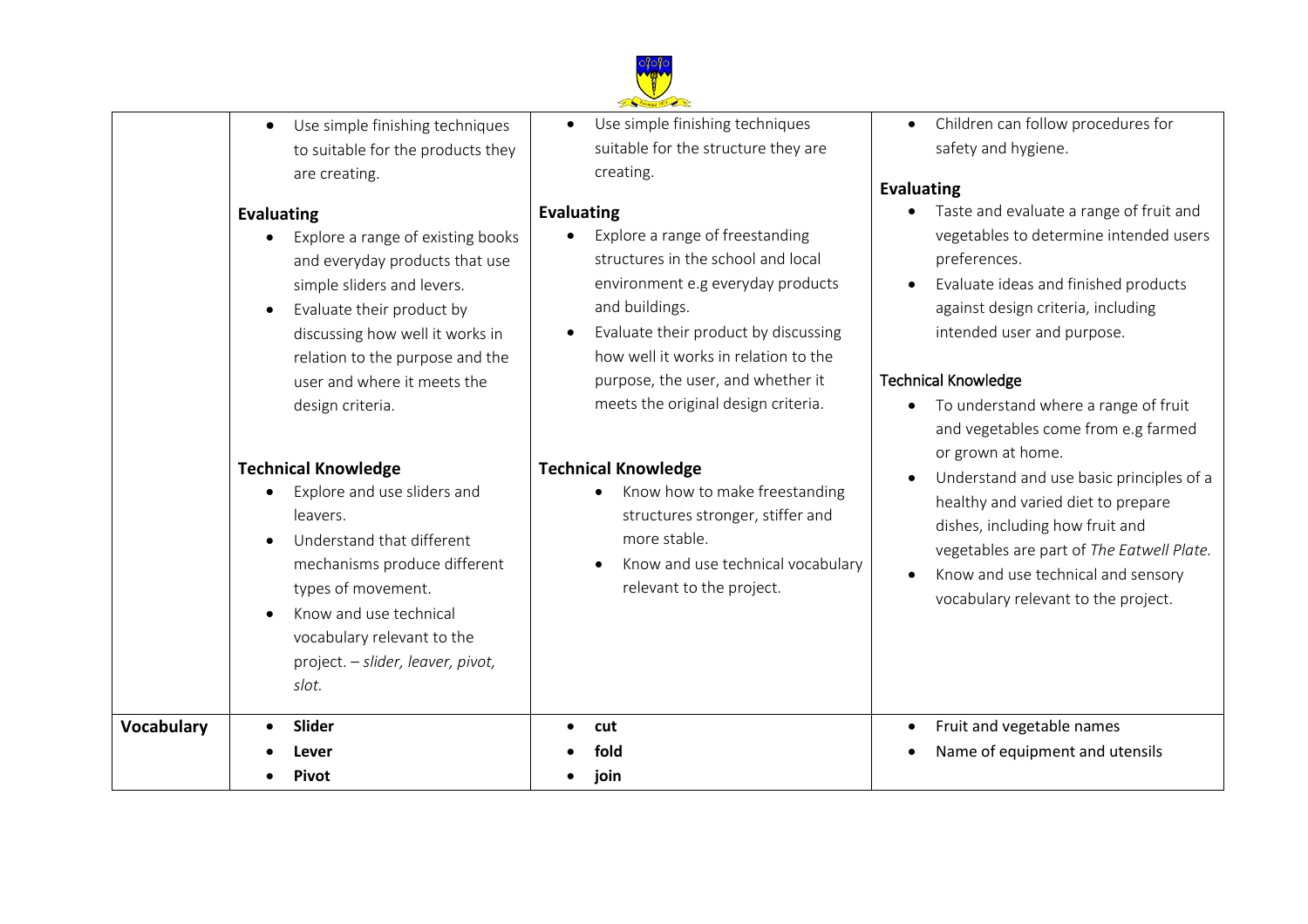

## **Slot**

- **Bridge/guide**
- **Card**
- **Masking tape**
- **Paper fastener**
- **Join**
- **Design**
- **Make**
- **Evaluate**
- **User**
- **Purpose**
- **Idea**
- **Design criteria**
- **•** Product
- **function**

## **fix**

- **structure**
- **wall tower**
- **framework**
- **weak**
- **strong**
- **base**
- **top**
- **underneath**
- **side**
- **edge**
- **surface**
- **thinner**
- **Thicker**
- **Corner**
- **Point**
- **•** Straight
- **Curved**
- **Design**
- **Make**
- **Evaluate**
- **User**
- **Purpose**
- **Idea**
- **Design criteria**
- **•** Product
- **Function**

## **Sensory Vocabulary**

- Soft, juicy, crunchy, sweet sticky smooth, sharp, crisp, sour, hard
- **Flesh**
- **•** Skin
- **Seed**
- **•** Pip
- **•** Core
- **•** Slicing
- **•** Peeling
- **Cutting**
- **•** Squeezing
- **•** Healthy diet
- **Choosing**
- **Ingredients**
- **Planning**
- **•** Investigating
- **Tasting**
- **Arranging**
- **Popular**
- **Design**
- **Evaluate**
- **criteria's**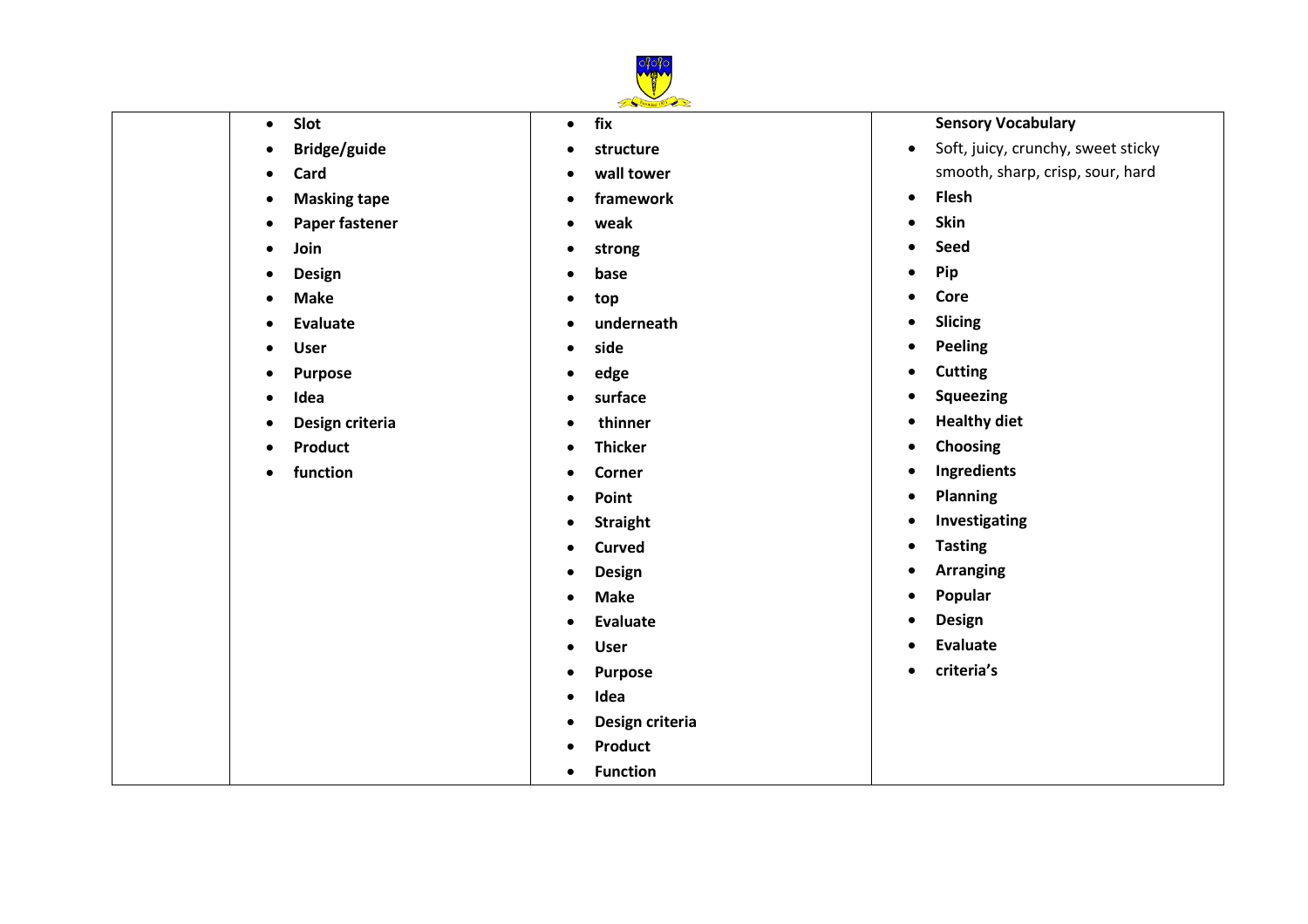

| Year 2 | <b>Cooking and Nutrition -</b>                                                                                                                                                                                                                                                                                       | <b>Mechanisms - Wheels and Axles</b>                                                                                                                                                                                                                                                   | <b>Textiles - Templates and joining</b>                                                                                                                                                                                                                                                                           |
|--------|----------------------------------------------------------------------------------------------------------------------------------------------------------------------------------------------------------------------------------------------------------------------------------------------------------------------|----------------------------------------------------------------------------------------------------------------------------------------------------------------------------------------------------------------------------------------------------------------------------------------|-------------------------------------------------------------------------------------------------------------------------------------------------------------------------------------------------------------------------------------------------------------------------------------------------------------------|
|        | <b>Preparing fruit and vegetables</b>                                                                                                                                                                                                                                                                                |                                                                                                                                                                                                                                                                                        | techniques                                                                                                                                                                                                                                                                                                        |
|        | <b>Designing</b><br>Design appealing products for a<br>particular user based on simple<br>design criteria.<br>Generate initial ideas and design<br>$\bullet$<br>criteria through investigating a<br>variety of fruit and vegetables.<br>Communicate ideas through talk<br>$\bullet$<br>and drawing.<br><b>Making</b> | <b>Designing</b><br>Can generate ideas based on simple<br>design criteria and their own<br>experiences, explaining what they<br>could make.<br>Develop, model and communicate<br>their ideas through drawings and mock<br>ups.<br><b>Making</b><br>Select and use a range of tools and | <b>Designing</b><br>Design a functional and appealing<br>product for a chosen user and purpose<br>based on simple design criteria.<br>Generate, develop, model and<br>communicate their ideas as appropriate<br>through talking, drawing, templates,<br>mock-ups and information and<br>communication technology. |
|        | Use simple utensils and<br>equipment to peel, cut, slice,<br>squeeze and chop safely.<br>Select from a range of fruits and<br>$\bullet$<br>vegetables according to their<br>characteristics e.g colour,<br>texture and taste to create a<br>chosen product.                                                          | equipment to perform practical tasks<br>such as cutting and joining to allow<br>movement and finishing.<br>Select from and use a range of<br>materials and components such as<br>paper, card, plastic and wood<br>according to their characteristics.                                  | <b>Making</b><br>Select from and use a range of tools and<br>equipment to perform practical tasks<br>such as marking out, cutting, joining and<br>finishing.<br>Select from and use textiles according to<br>their characteristics.                                                                               |
|        | Children can follow procedures<br>$\bullet$<br>for safety and hygiene.                                                                                                                                                                                                                                               | <b>Evaluating</b><br>Explore a range of existing products<br>with wheels and axles.                                                                                                                                                                                                    | <b>Evaluating</b><br>Explore and evaluate a range of existing<br>textile products relevant to the project                                                                                                                                                                                                         |
|        | <b>Evaluating</b><br>Taste and evaluate a range of<br>fruit and vegetables to<br>determine intended users<br>preferences.                                                                                                                                                                                            | Evaluate their ideas throughout and<br>$\bullet$<br>their products against original criteria.<br><b>Technical Knowledge and Understanding</b>                                                                                                                                          | being undertaken.<br>Evaluate their ideas throughout and<br>their final products against original<br>design criteria.<br><b>Technical Knowledge and Understanding</b>                                                                                                                                             |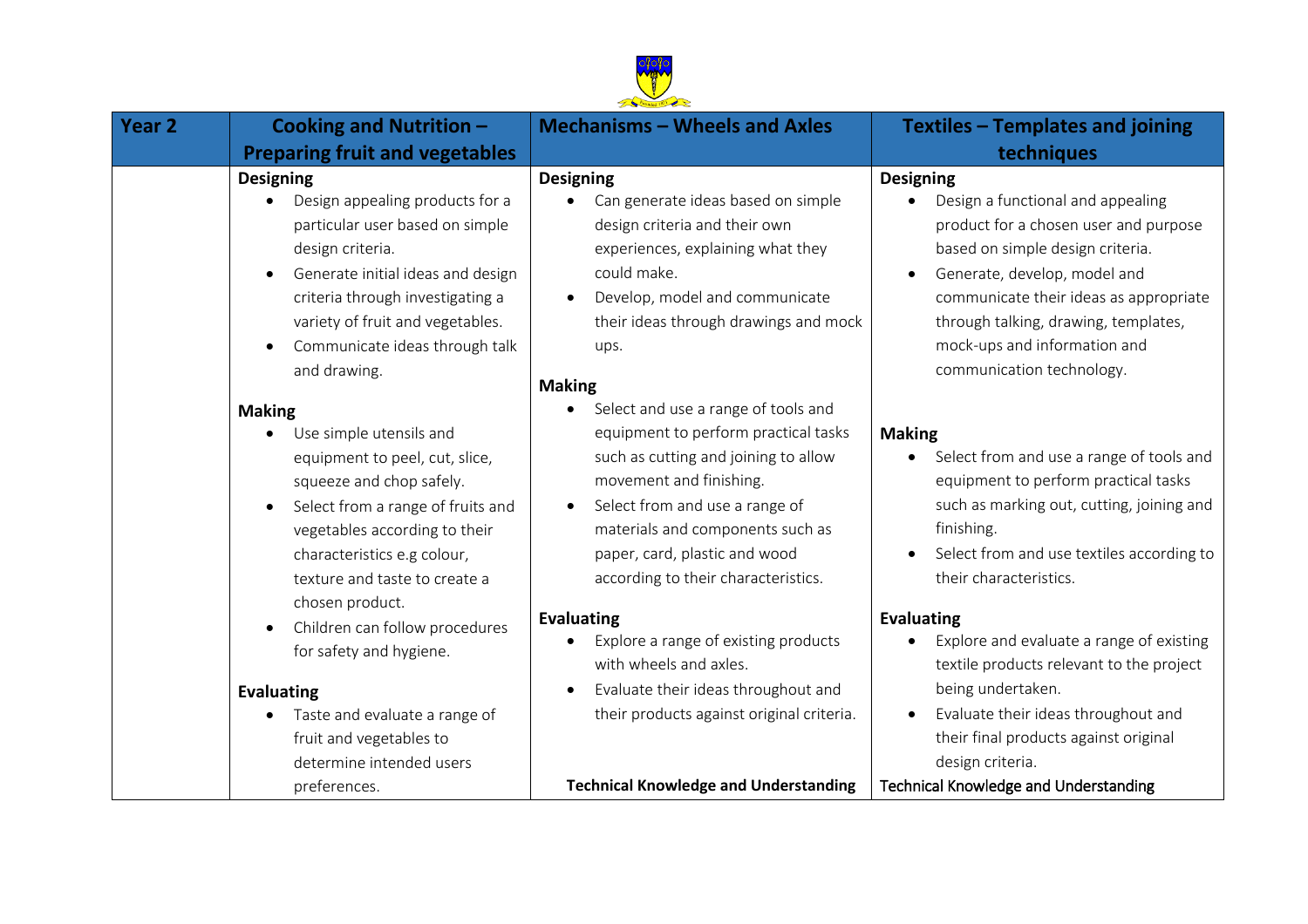

|                   | Evaluate ideas and finished<br>$\bullet$<br>products against design criteria,<br>including intended user and<br>purpose.<br><b>Technical Knowledge and Understanding</b><br>To understand where a range of<br>$\bullet$<br>fruit and vegetables come from<br>e.g farmed or grown at home.<br>Understand and use basic<br>$\bullet$<br>principles of a healthy and varied<br>diet to prepare dishes, including<br>how fruit and vegetables are<br>part of The Eatwell Plate.<br>Know and use technical and<br>$\bullet$<br>sensory vocabulary relevant to<br>the project. | Explore and use wheels, axles and<br>axle holders.<br>Distinguish between fixed and<br>freely moving axles<br>Know and use technical vocabulary<br>relevant to the project. | Understand how simple 3-D textile<br>products are made, using a template to<br>create two identical shapes<br>Understand how to join fabrics using<br>different techniques e.g. running stitch,<br>glue, over stitch, stapling.<br>Explore different finishing techniques<br>e.g. using painting, fabric crayons,<br>stitching, sequins, buttons and ribbons.<br>Know and use technical vocabulary<br>$\bullet$<br>relevant to the project. |
|-------------------|--------------------------------------------------------------------------------------------------------------------------------------------------------------------------------------------------------------------------------------------------------------------------------------------------------------------------------------------------------------------------------------------------------------------------------------------------------------------------------------------------------------------------------------------------------------------------|-----------------------------------------------------------------------------------------------------------------------------------------------------------------------------|---------------------------------------------------------------------------------------------------------------------------------------------------------------------------------------------------------------------------------------------------------------------------------------------------------------------------------------------------------------------------------------------------------------------------------------------|
| <b>Vocabulary</b> | Fruit and vegetable names<br>$\bullet$                                                                                                                                                                                                                                                                                                                                                                                                                                                                                                                                   | <b>Vehicle</b>                                                                                                                                                              | Name of existing products,<br>$\bullet$                                                                                                                                                                                                                                                                                                                                                                                                     |
|                   | Name of equipment and utensils<br>٠                                                                                                                                                                                                                                                                                                                                                                                                                                                                                                                                      | Wheel<br>Axel                                                                                                                                                               | Joining and finishing techniques<br><b>Tools</b>                                                                                                                                                                                                                                                                                                                                                                                            |
|                   | <b>Sensory Vocabulary</b>                                                                                                                                                                                                                                                                                                                                                                                                                                                                                                                                                | <b>Axle holder</b>                                                                                                                                                          | <b>Fabrics and components</b>                                                                                                                                                                                                                                                                                                                                                                                                               |
|                   | Soft, juicy, crunchy, sweet sticky<br>$\bullet$                                                                                                                                                                                                                                                                                                                                                                                                                                                                                                                          | <b>Chassis</b>                                                                                                                                                              | <b>Tenplate</b>                                                                                                                                                                                                                                                                                                                                                                                                                             |
|                   | smooth, sharp, crisp, sour, hard                                                                                                                                                                                                                                                                                                                                                                                                                                                                                                                                         | <b>Body</b>                                                                                                                                                                 | <b>Pattern pieces</b>                                                                                                                                                                                                                                                                                                                                                                                                                       |
|                   | <b>Flesh</b>                                                                                                                                                                                                                                                                                                                                                                                                                                                                                                                                                             | Cab                                                                                                                                                                         | <b>Mark out</b>                                                                                                                                                                                                                                                                                                                                                                                                                             |
|                   | Skin                                                                                                                                                                                                                                                                                                                                                                                                                                                                                                                                                                     | <b>Assembling</b>                                                                                                                                                           | Join                                                                                                                                                                                                                                                                                                                                                                                                                                        |
|                   | Seed                                                                                                                                                                                                                                                                                                                                                                                                                                                                                                                                                                     | <b>Cutting</b>                                                                                                                                                              | <b>Decorate</b>                                                                                                                                                                                                                                                                                                                                                                                                                             |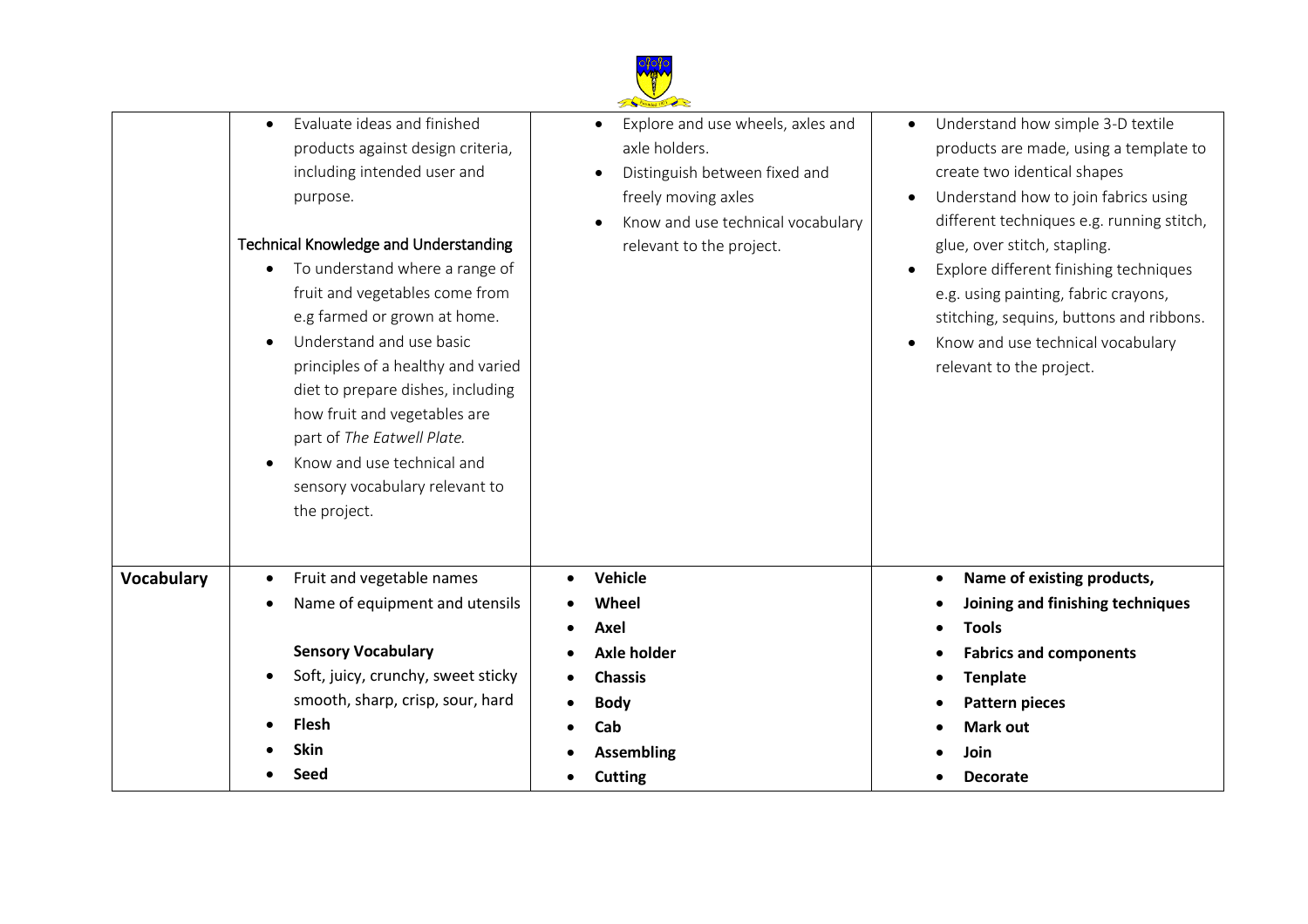

**•** Pip

- **Joining**
- **•** Shaping
- **Finishing**
- **Fixed**
- **Free**
- **Moving**
- **Mechanism**
- **Names of tools**
- **Equipment and materials used**
- **Design**
- **Make**
- **Evaluate**
- **User**
- **Purpose**
- **function**
- **Finish**
- **Features**
- **•** Suitable
- **Quality mock up**
- **Design brief**
- **Design criteria**
- **Make**
- **Evaluate**
- **User**
- **Purpose**
- **function**

**•** Core

**•** Slicing **•** Peeling **•** Cutting **•** Squeezing **•** Healthy diet **Choosing Ingredients Planning •** Investigating

 **Tasting Arranging Popular Design Evaluate criteria's**

 $\bullet$